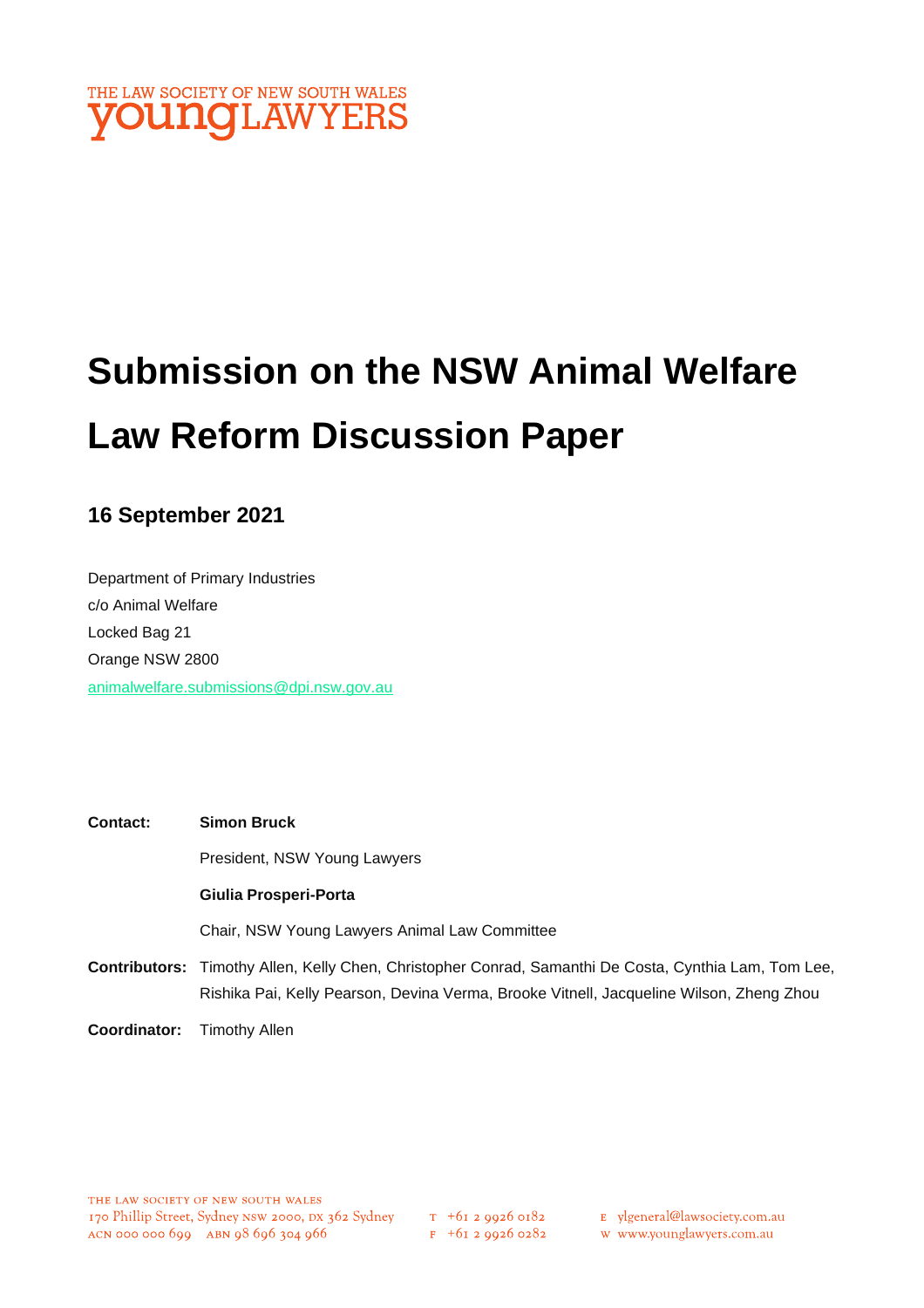#### THE LAW SOCIETY OF NEW SOUTH WALES **OUNGLAW**

The NSW Young Lawyers Animal Law Committee (**Committee**) makes the following submission in response to the Animal Welfare Law Reform Discussion Paper (**Discussion Paper**).

### **NSW Young Lawyers**

NSW Young Lawyers is a division of The Law Society of New South Wales. NSW Young Lawyers supports practitioners in their professional and career development in numerous ways, including by encouraging active participation in its 15 separate committees, each dedicated to particular areas of practice. Membership is automatic for all NSW lawyers (solicitors and barristers) under 36 years and/or in their first five years of practice, as well as law students. NSW Young Lawyers currently has over 15,000 members.

The Committee comprises a group of over 400 members interested in animal protection laws regulating the treatment of animals. The Committee aims to raise awareness and provide education to the legal profession and wider community, while increasing understanding about the importance of protecting animals from abuse and neglect. A common theme amongst Committee members is a passion and desire to use their legal skills and the law to improve protections for animals.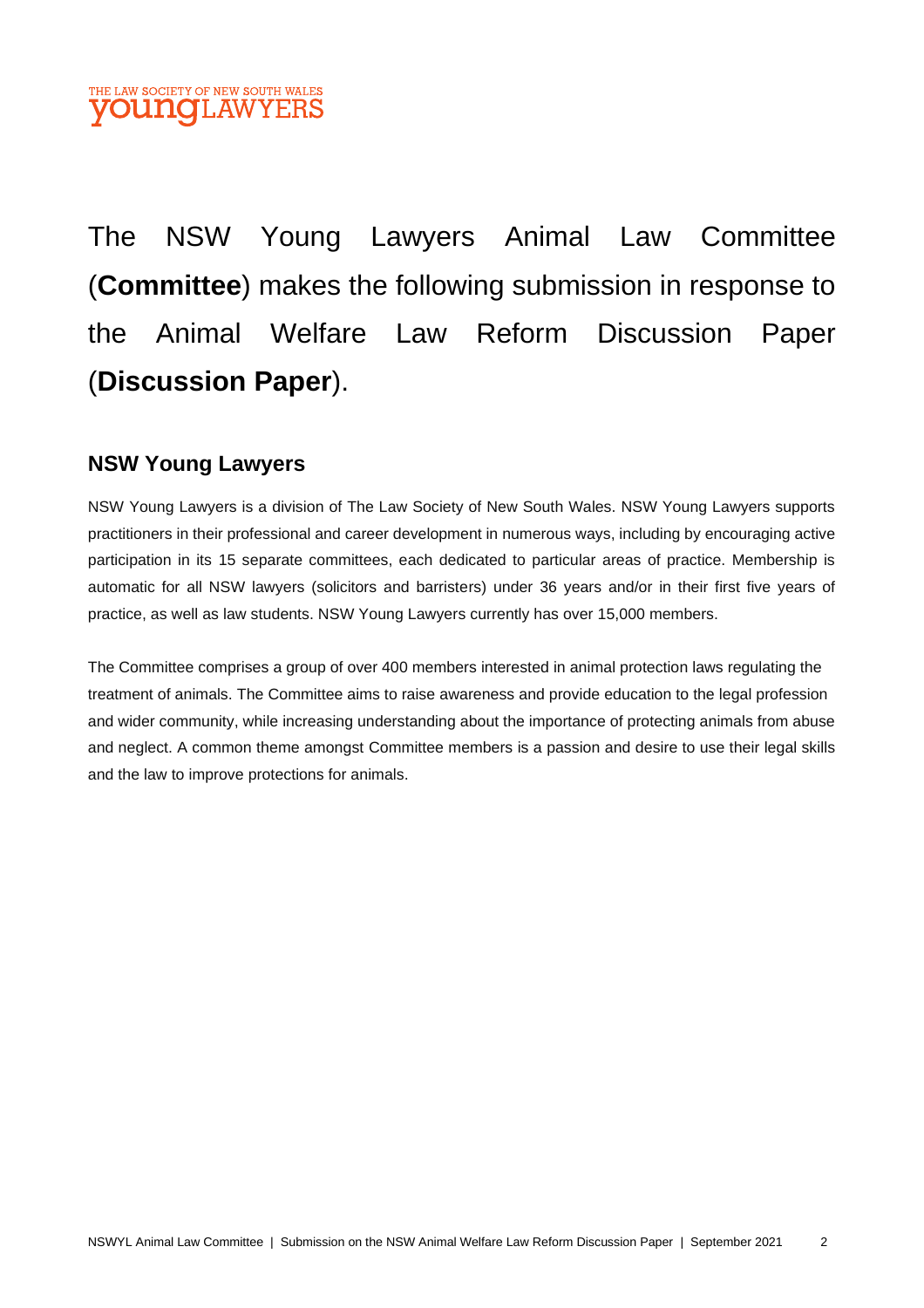#### THE LAW SOCIETY OF NEW SOUTH WALES **OUNOLAWYE**

# **Introduction**

The Committee provides comments in response to questions 3, 5, 6, 9, 10, 12, 14, 15, 19 and 24 of the Discussion Paper:

- Question 3: Do you have any comments on the proposal to update the objects of the new laws?
- Question 5: Does the proposed minimum care requirement make it easier to understand a person's obligations when caring for animals?
- Question 6: Do you have any comments on the proposal to introduce a minimum care requirement?
- Question 9: Do you have any comments on the proposed new and enhanced offences?
- Question 10: Do you have any comments on appropriate exemptions that should apply to the proposed new offence of production or distribution of animal cruelty material?
- Question 12: Do you have any comments on the proposal to clarify how defences are intended to apply to give certainty to lawful activities?
- Question 14: Do you have any comments on the proposal to establish a consistent penalties framework?
- Question 15: Do you have any comments on the detailed breakdown of offences included at Appendix A?
- Question 19: Do you have any comments on enforcement arrangements for the new laws?
- Question 24: Do you have any comments on the proposal to broaden the application of Stock Welfare Panels and improve how they function?

# **Summary of Recommendations**

- 1. The proposed minimum care requirements ought to be more detailed in order to establish a standard below which the requirements would not be maintained, and include the intention of the person in assessing the relevant standards of reasonableness and necessity.
- 2. Additional elements ought to be included in the minimum care requirements, including pain relief, daily food and drink and certain preventative care.
- 3. Omissions and failures to maintain the minimum care requirement ought to be included in the definition of "cruelty".
- 4. New offences ought to be included in the proposed amendments which provide more specificity around: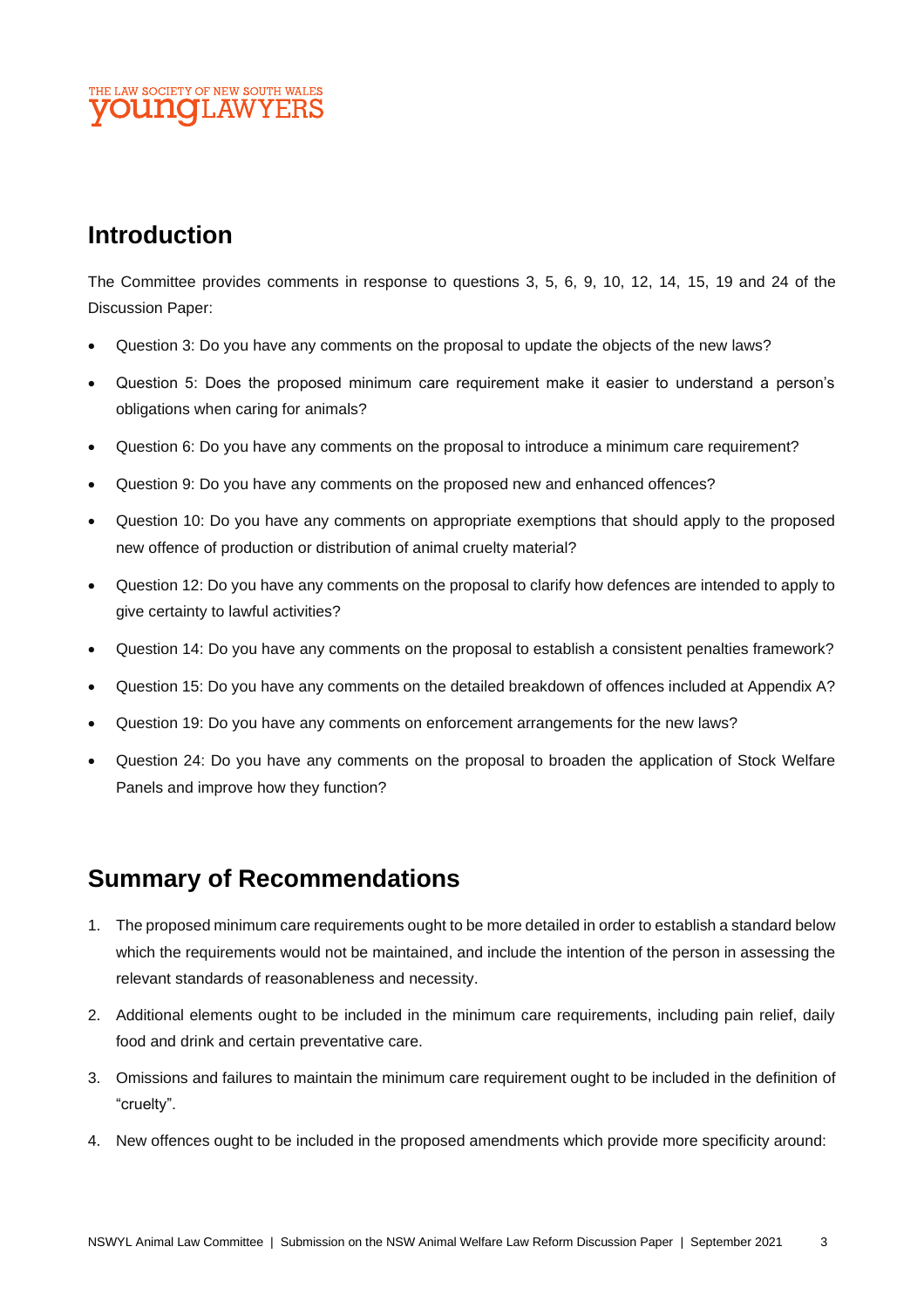

- a. greyhound live-baiting;
- b. tethering, or unsuitable restraining of animals; and
- c. animals being left unattended in vehicles.
- 5. A very narrow exemption ought to be included in the offences of creating or distributing animal cruelty material in the case of authorised officers being engaged in education and training for animal cruelty law enforcement and monitoring.
- 6. Amendments ought to be made to the defences currently available under section 24 of the *Prevention of Cruelty to Animals Act 1979* (**POCTAA**) to:
	- a. remove the exemption of living bait in fishing;
	- b. improve the regulation of animal welfare in research; and
	- c. clarify the exemption relating to religious practices.
- 7. Penalties for corporate perpetrators of animal cruelty offences ought to be increased in order to better serve the objects of the amended legislation and act as a more effective deterrent to offending.
- 8. The charitable organisation provisions under the amended legislation ought to:
	- a. facilitate stronger information sharing between charitable organisations and other bodies charged with enforcement of animal welfare laws; and
	- b. create opportunities for other charitable organisations to contribute to animal welfare law enforcement and, in appropriate cases, become approved charitable organisations.
- 9. Stock Welfare Panels ought to:
	- a. be able to expand their educational operations to a wider range of animal-related individuals and industries; and
	- b. include a stronger animal welfare and animal care presence amongst their personnel.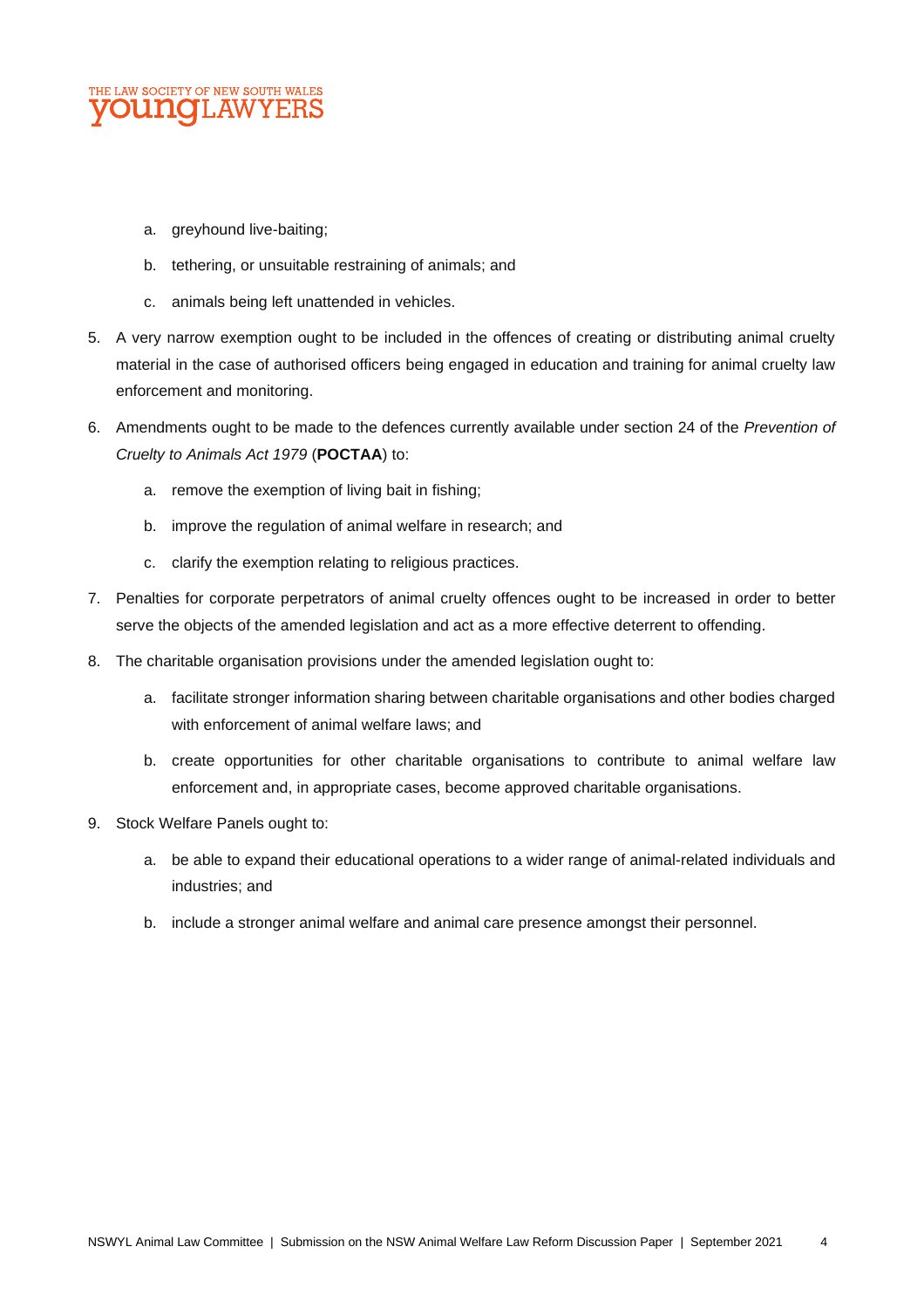

# **Question 3: Objects**

The Committee supports the proposals in the Discussion Paper in relation to updating the legislative objects. We submit that minimum welfare outcomes should be established.

The Committee recommends that, in order to support the introduction of the standard of "unreasonable or unnecessary harm", a corresponding requirement of intention or recklessness should also be incorporated. The Committee considers that this will better serve the apparent intention of the changes in that the legislation will not be considered to apply to and capture situations, which occur as a result of actions outside the control of the relevant person (e.g. arising out of the nature of animals rather than from any human action or omission).

The Committee is of the view that in addition to minimum welfare outcomes, unacceptable outcomes should also be established. It is crucial that omissions/failures are also recognised as forms of cruelty, and not just positive acts.

# **Question 5: Obligations pursuant to the minimum care requirements**

The Committee submits that the proposed minimum care requirement could go further to make it easier to understand a person's obligations when caring for animals.

The proposed minimum care requirements provide clarification as to positive acts that must be taken by a reasonable person to care for an animal. The Committee submits it should also include omissions/failures that fall below such a standard, being that of a reasonable person (noting also our comments in relation to question 3), which may render an offender liable to prosecution.

The Committee observes, though, that there are situations that may arise which are outside the control of any person, which make adherence to the minimum care requirements impossible. The examples of this included in the Discussion Paper include bushfires and flood events. The Committee submits that those examples ought to be folded into the legislation itself, so as to avoid the prosecution of individuals recovering from natural disasters and the like for offences intended to prosecute those who fail to maintain adequate animal welfare standards due to their own actions or entirely foreseeable circumstances.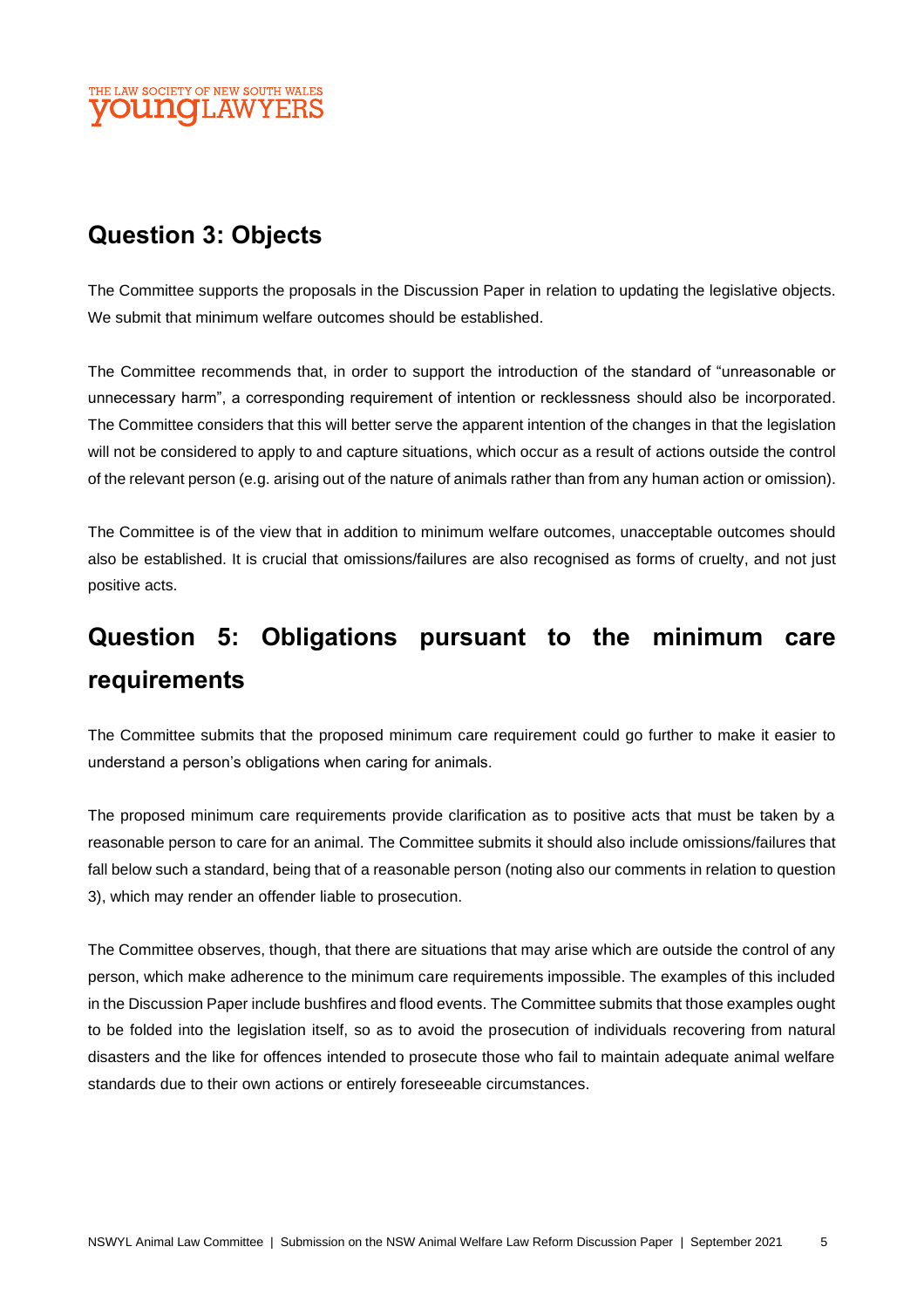#### E LAW SOCIETY OF NEW SOUTH WALES **UNOLAW**

The call for empathy and justice towards animals is increasing in literature across disciplines.1 It is therefore important that any legislative reform of animal welfare ensures a minimum standard of care for animals in an effective manner.

# **Question 6: Comments on the proposed minimum care requirements**

The existence of a minimum care requirement would be an important feature of new legislation. As such, it is imperative that it covers both positive acts *and failures to act*.

The Committee submits that it is appropriate to add an obligation to provide appropriate pain relief for an animal, whether they can personally provide pain relief or require veterinary assistance to do so, in certain circumstances – particularly in procedures performed on livestock, like mulesing, <sup>2</sup> when, for example, the RSPCA has observed that there is little to no rationale for the continued absence of obligatory pain relief for certain procedures performed on animals. <sup>3</sup> This obligation should exist in addition to the already proposed obligation to provide for the treatment of disease or injury.

More specifically, the Committee is concerned that the minimum care requirements, in their proposed form, require more clarity around what constitutes 'minimum requirements'.

To that end, the Committee supports the addition of a "daily" requirement under the "food and drink" obligation so the minimum requirements reads:

*"…provide appropriate and adequate food and drink on a daily basis."*

<sup>1</sup> Karina Elizabeth Heikkila, 'Could s 17 of the Animal Care and Protection Act 2001 (Qld) represent a Derridean justicebased approach to animal protections?' (PhD Thesis, Victoria University, 2018), 136.

<sup>&</sup>lt;sup>2</sup> Pain relief for mulesing is already strongly supported both elsewhere in Australia (see, e.g., in WA - Government of Western Australia, Department of Primary Industries and Regional Development, 'Managing non mulesed sheep' (online, 22 October 2019) [https://www.agric.wa.gov.au/livestock-parasites/managing-non-mulesedsheep\)](https://www.agric.wa.gov.au/livestock-parasites/managing-non-mulesedsheep) and in other OECD nations (see, e.g., in the UK - Protection of Animals (Anaesthetics) Act 1954 (UK) s 1, as cited in KS Schwartzkopf-Genswein et al, Achieving pain control for routine management procedures in North American beef cattle (2012) 2(3) Animal Frontiers 52).

<sup>3</sup> Referenced in Phelps, Mark, 'RSPCA says no more excuses over pain relief for livestock' Queensland Country Life' (online, 11 July 2018) [https://www.queenslandcountrylife.com.au/story/5519623/rspca-backs-livestock-pain](https://www.queenslandcountrylife.com.au/story/5519623/rspca-backs-livestock-pain-relieftechnology/)[relieftechnology/;](https://www.queenslandcountrylife.com.au/story/5519623/rspca-backs-livestock-pain-relieftechnology/) and in Meat & Livestock Australia, 'Pain relief production extension' (online, 19 July 2018) [https://www.mla.com.au/news-and-events/industry-news/archived/2018/pain-relief-production-extension/.](https://www.mla.com.au/news-and-events/industry-news/archived/2018/pain-relief-production-extension/)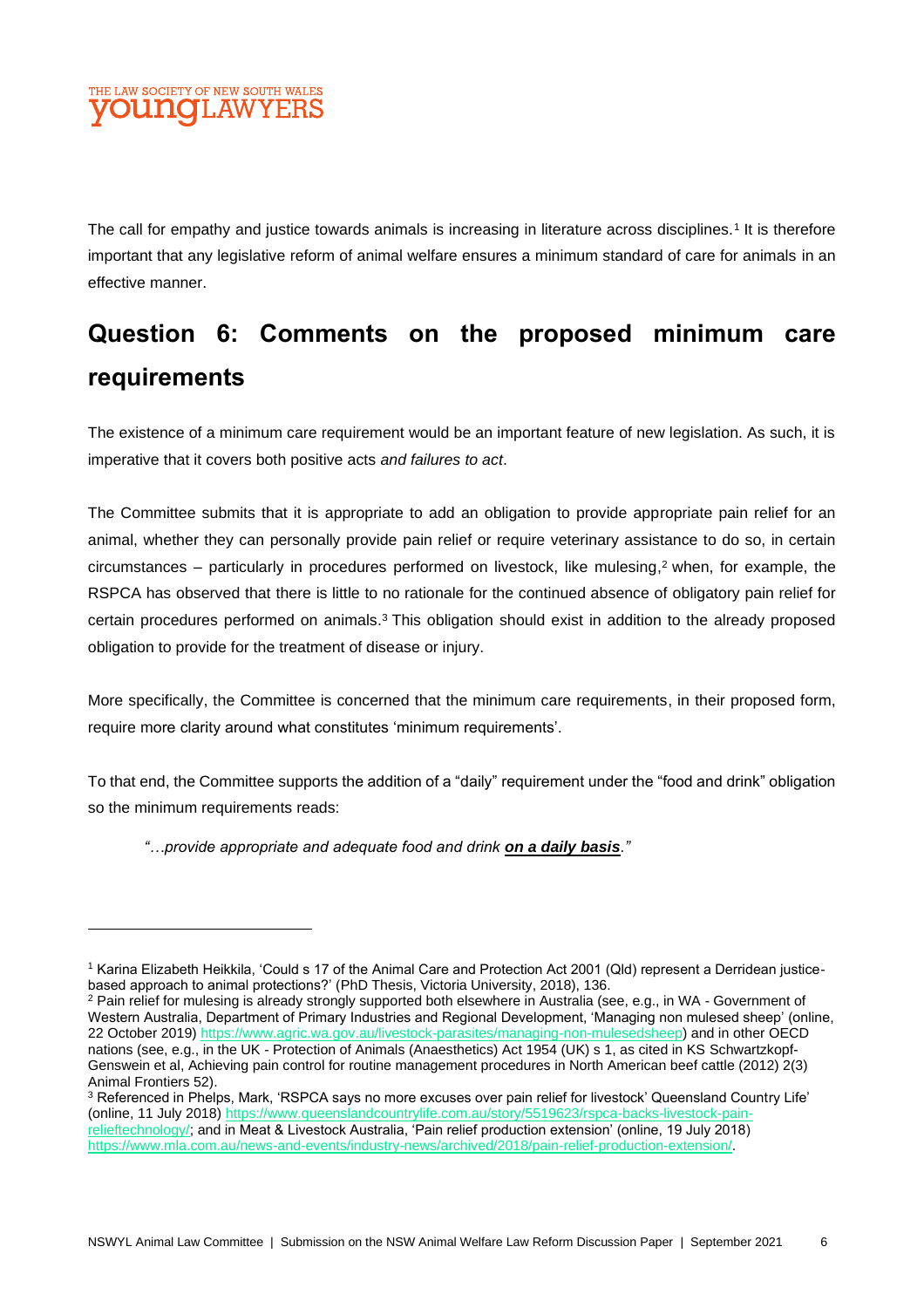#### E LAW SOCIETY OF NEW SOUTH WALES **OUINOLAW**

# **Question 9: New and enhanced offences**

#### *Animal fighting and greyhound live baiting*

According to the Commonwealth Department of Agriculture, Water and the Environment in this year alone, 87 greyhounds have been exported. <sup>4</sup> While the introduction of tougher penalties associated with inhumane practices, such as live-baiting, is welcome, there may be the unintended effect of 'shifting the problem elsewhere'. To ensure the welfare of greyhounds (and animals more broadly) we recommend including provisions in the new animal welfare legislation that prohibit the export of animals for entertainment purposes unless the exporter can ensure certain animal welfare conditions are met.

We also recommend including a duty to report in these offence provisions. This offence should require any individual that witnesses animal fighting or greyhound live-baiting to report the event to relevant authorities within a specified time. Failure to comply with this provision should attract a similar penalty to the proposed provisions relating to being present at a place where preparations are being made for animal fighting.

#### *Enhanced offence - tethering*

Rather than having a specific offence for tethering an animal, the Committee suggests introducing a more general offence that regulates how an animal can lawfully be restrained. For example, under section 9 of the *Animal Welfare Act 1992* (ACT) a person commits an offence if –

- (a) The person confines an animal; and
- (b) The confinement causes, or is likely to cause, the animal injury, pain or death.

Further, section 9(2) provides that, a person in charge of an animal commits an offence if –

- (a) The person confines the animal; and
- (b) The animal is not able to move in a way that is appropriate for the animal because of the confinement.

Including a provision like this would set a clear standard for how an animal should be confined or restrained, which the Committee considers would capture tethering.

<sup>4</sup> Department of Agriculture, Water and the Environment, 'All non-livestock exports' (Web Page, 17 August 2021) [<www.agriculture.gov.au/export/controlled-goods/live-animals/live-animal-export-statistics/greyhound-exports>](file:///C:/Users/61451/Downloads/%3cwww.agriculture.gov.au/export/controlled-goods/live-animals/live-animal-export-statistics/greyhound-exports).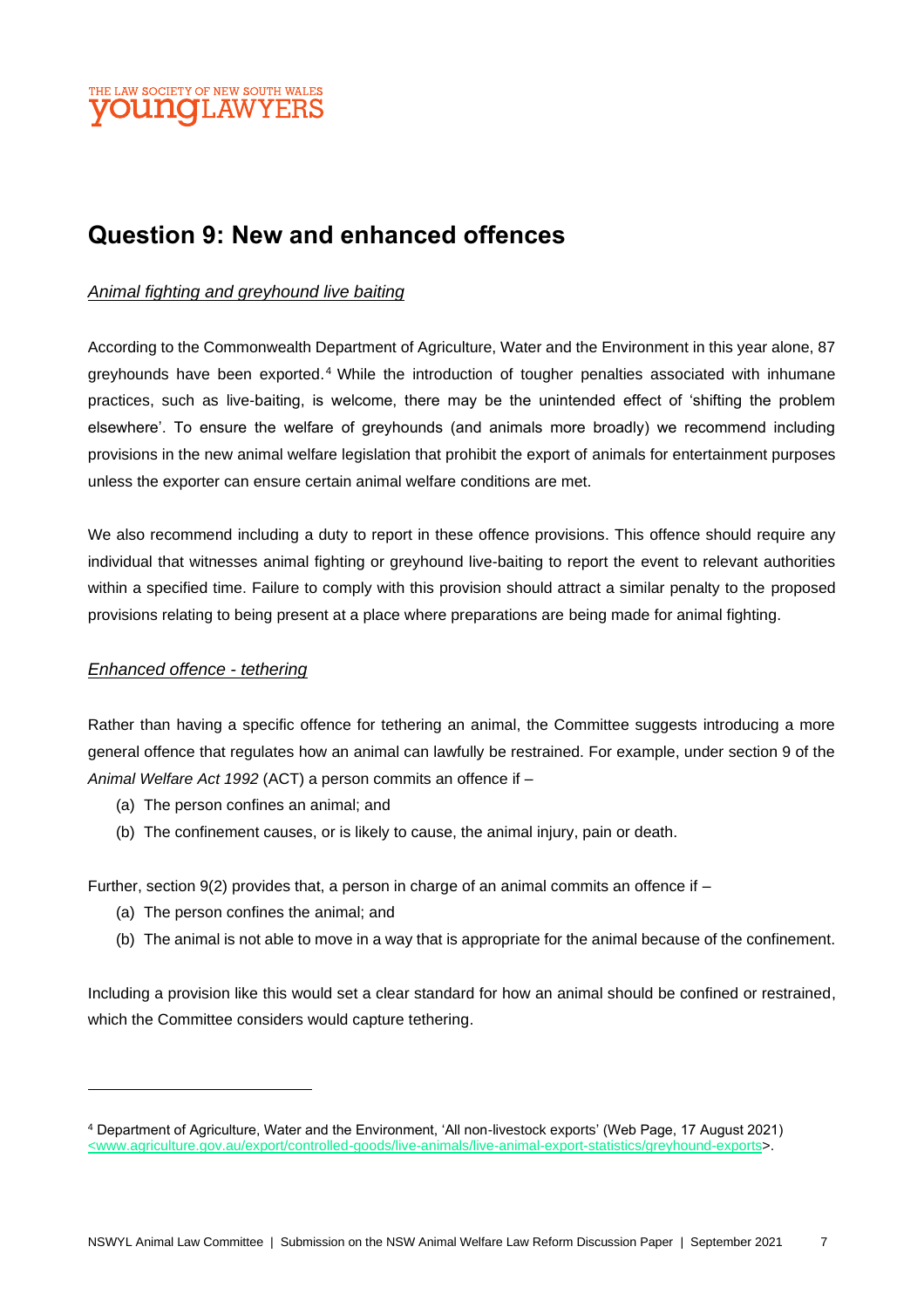

#### *Dogs in vehicles*

In the United States of America, 31 states have specific laws relating to leaving dogs (and animals generally) unattended in a motor vehicle. These laws generally prohibit an animal being left unattended in a motor vehicle under conditions that could endanger the health or wellbeing of that animal. 5

Given these animal welfare risks, we recommend that the proposed new provision prohibiting an individual from leaving an animal unattended in an enclosed vehicle be extended to other companion animals, including (but not limited to) cats, birds and rabbits.

# **Question 10: Exemptions to the proposed offence of production or distribution of animal cruelty material**

The Committee would like to emphasise that it is important that a specific exemption is included to ensure that authorised officers can record instances of animal cruelty and distribute that material when it is, on balance, in the public's interest to do so. An exemption should be included to provide for authorised officers to possess and distribute such material during investigations into animal cruelty or for training purposes. The legislation needs to be clear that this exemption applies only in instances where an existing offence has/is being committed (i.e. this exemption would not serve as to authorise certain officers to make new material simply to aid training).

### **Question 12: Defences**

The Committee acknowledges the utility of section 24 of the *Prevention of Cruelty to Animals Act 1979* (NSW) (*POCTAA*), where a specific provision outlining the available defences makes it clearer which animal husbandry practices for stock animals are permitted under the law.

The Committee submits that in legislation that has the maintenance of animal welfare at its centre, any defence must be robust and strongly justified. To that end, the Committee submits that:

<sup>5</sup>Animal Legal Defense Fund, 'Acts against leaving dogs in hot car', (Web Page) < https://aldf.org/project/dogs-in-hotcars/ >.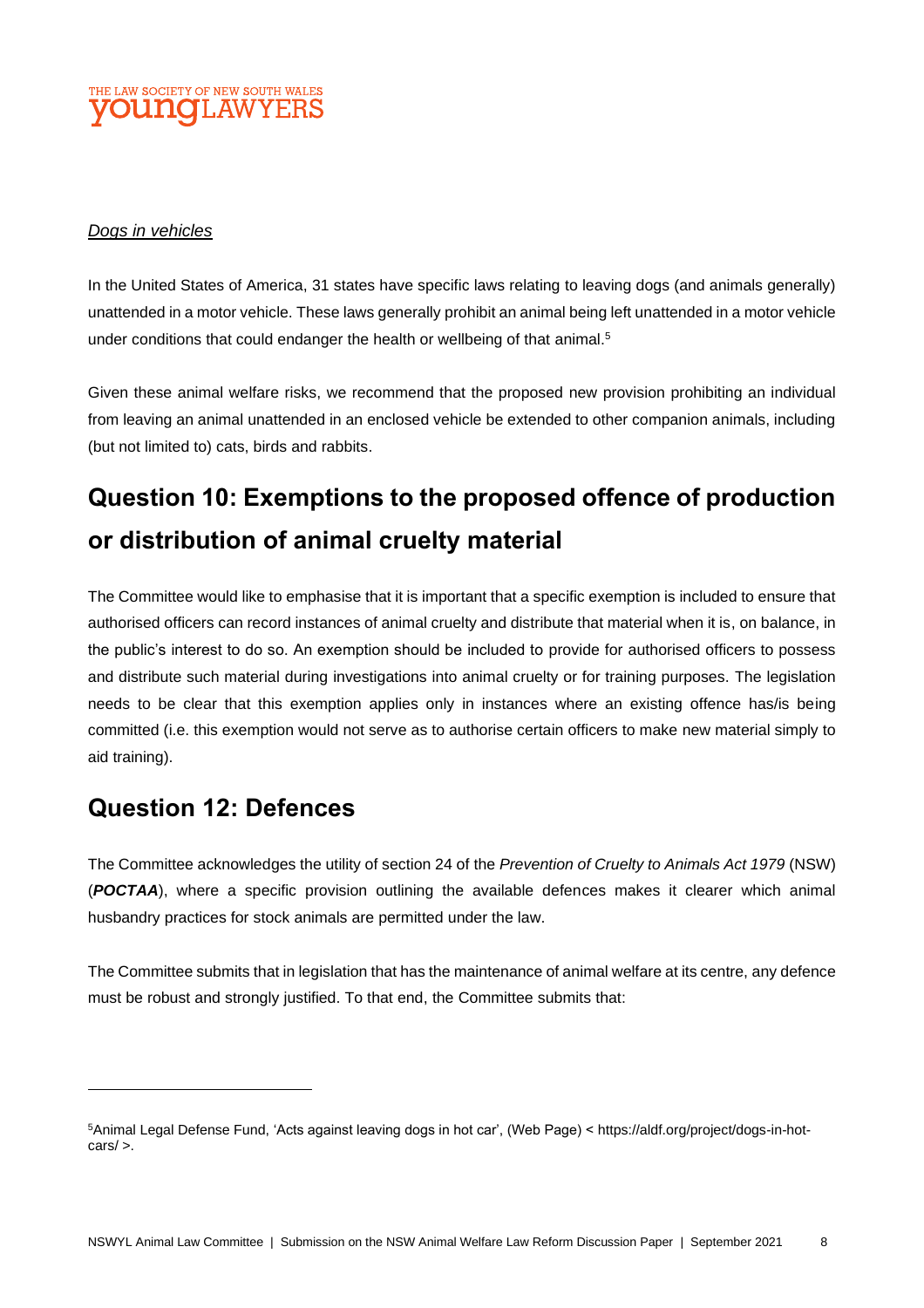#### E LAW SOCIETY OF NEW SOUTH WALES **U.NOLAW**

- a) the exemption of living bait in fishery is not justifiable given that fish and cephalopods have the capacity to experience pain and suffering and demonstrate obvious signs of a sentient being.<sup>6</sup> The Committee fails to see the necessity of this exemption for live bait that is hooked or restrained or restricted in way that causes harm. The legislation's protection should extend to crustaceans in order to maintain consistency and avoid confusion;
- b) the exemption of animal research is not justified simply by its compliance with the *Animals Research Act*. 7 It is well documented that the result of animal research is often not reflected in human trials (including in case of closer biological relatives such as chimpanzees). <sup>8</sup> As a minimum a requirement to avoid unnecessary or unreasonable harm ought to be introduced in relation to this defence, as well as a requirement that the defence only applies when the relevant act is carried out in accordance with the terms of a relevant research licence; and
- c) if an exemption for religious practices is to be included, a Code(s) of Practice should be prepared outlining the preferred approach in animal handling and introducing concepts of animal sentience and animal cruelty.

# **Questions 14-15: Penalties**

The Committee welcomes the structuring of individual offences within an escalating category model. However, the Committee also submits that corporations need to be held more accountable to establish a clearer, truer deterrent to profit-based decision-making when that decision-making produces adverse animal welfare outcomes – that is – circumstances where the financial penalty is far less than the fiscal gain to be made by committing the act (say, for example, where an imminent deadline to secure a deal leaves insufficient time for adequate animal welfare practices to be carried out). This type of decision-making involves companies weighing the risk of getting caught with the penalty they could potentially incur.

The Committee submits that a more serious penalty regime is appropriate in those circumstances, particularly for Category 1 and 2 offences.

<sup>6</sup> N.A. Moltschaniwskyj et al, 'Ethical and welfare considerations when using cephalopods as experimental animals' (2017) 17 *Reviews in Fish Biology and Fisheries* 455, 457.

<sup>7</sup> *Prevention of Cruelty to Animal Act 1979* (NSW), s 24(1)(e); NSWYL Animal Law Committee, Submission to Department of Primary Industries, *Consultation on NSW Animal Welfare Reform – Issues Paper* (26 June 2020) 7. 8 Institute of Medicine of the National Academies, Chimpanzees in Biomedical and Behavioural Research, *Assessing the Necessity* (15 December 2011); Akhtar, Aysha, 'The Flaws and Human Harms of Animal Experimentation' (2015) 24 *Cambridge Quarterly of Healthcare Ethics* 407.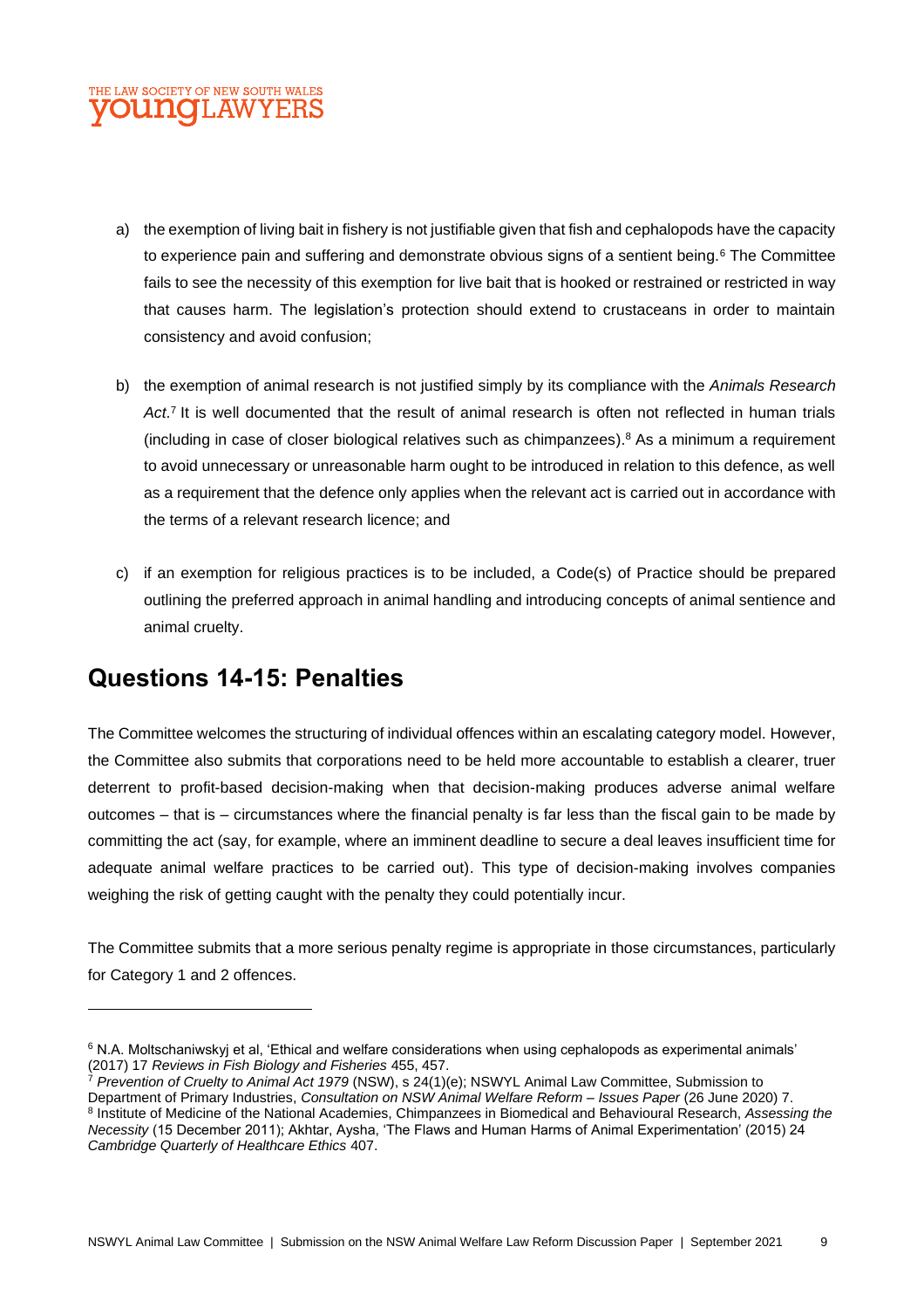#### **IE LAW SOCIETY OF NEW SOUTH WALES DUNCILAW**

For example, under the *Water Management Act 2000* (another act where offending corporations may weigh up penalties against the profitability to be derived from a contravening act, that act being one which has an adverse environmental outcome), the maximum penalty for a Tier 1 offence (arguably the counterpart to the Category 1 offences proposed) is 45,500 penalty units for corporations, or just over \$5m, and for a Tier 2 offence is 18,200 penalty units for corporations, or just over \$2m. When compared to the 5,000 penalty units/\$550,000 for Category 1 offences and 2,000 penalty units/\$220,000 for Category 2 offences concerning animal welfare, the imbalance and inadequacy is evident.

The Committee therefore submits that stronger penalties be introduced for, at minimum, Category 1 and 2 offences in order to better ensure deterrence and penalise breaches appropriately, particularly in the context of historically poor animal welfare performances in Australia. <sup>9</sup> While further consideration of the precise quantum of an increase may be required, the Committee submits that a doubling of what is proposed in the Discussion Paper should be considered.<sup>10</sup>

## **Question 19: Enforcement arrangements for new laws**

The Committee understands that approved charitable organisations deal with the bulk of animal cruelty offences in New South Wales.<sup>11</sup> The Committee has previously made submissions <sup>12</sup> to the NSW Government in support of making more effective use of the non-governmental charitable organisations (**NGCOs**) that could contribute to animal welfare monitoring and enforcement, and we reiterate and expand upon those submissions here.

The broader use of NGCOs as a resource in the animal welfare regime (particularly *POCTAA*) is an available, cost-effective means of addressing the state's animal welfare needs.<sup>13</sup> Any proposed external complaints mechanism needs to be made in consultation with both RSPCA NSW and the Animal Welfare League (**AWL**) with the view of enabling information sharing, transparency and consistency in decision-making, without in itself creating onerous reporting obligations for either RSPCA NSW and AWL. Currently, both AWL and RSPCA NSW Inspectors can be subject to an internal review which needs to be responded to within 28 days

<sup>9</sup> See, for example, Australia's 'D' rating in: World Animal Protection, Animal Protection Index (Web page index) https://api.worldanimalprotection.org/?\_ga=2.118557833.1445315575.1510019261-923385865.1510019261#

<sup>10</sup> The Committee refers to Queensland's regime under the *Animal Care and Protection Act 2001*, which has significantly higher incarceration and financial penalties than those proposed in the Discussion Paper.

<sup>11</sup> RSPCA Australia, Submission on Criminal Code Amendment (Animal Protection) Bill 2015, 12 March 2015.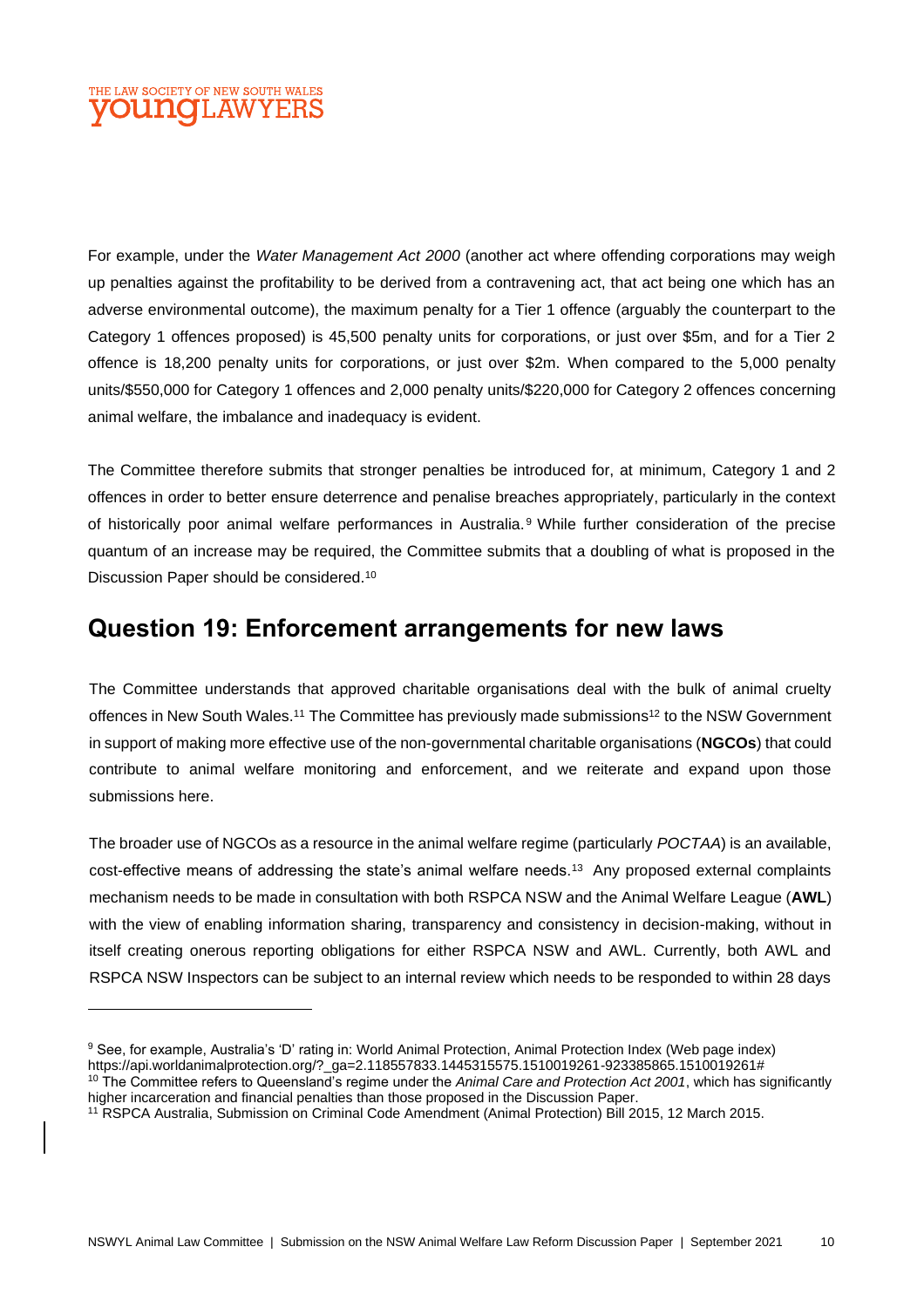

and are reported to the Department of Primary Industries in their annual report.<sup>14</sup>

The Committee is of the view that the any external complaints mechanism should not easily allow animal cruelty offenders to abuse the process and in doing so, divert resources ordinarily used for investigations and enforcement of *POCTAA* to responding to external complaints. That is, the external complaints mechanism needs to be established in way that does not interfere with the investigative work that both RSPCA NSW and AWL perform. It needs to not be too onerous or deter inspectors from making adverse findings against animal cruelty offenders.

The Committee is of the view that other NGCOs (particularly those with species-specific knowledge) should be invited to become approved charitable organisations who can enforce *POCTAA*.

It is the Committee's ultimate view that greater transparency and information sharing in relation to investigations and administration will enable greater oversight by qualified officials and allow those measures to operate more effectively.

# **Question 24: Broadening the application of Stock Welfare Panels and improve their functioning**

Since their introduction in 2012, Stock Welfare Panels (**SWPs**) have helped almost 28,000 animals. <sup>15</sup> However, the current constitution and implementation of SWPs have led to ineffective outcomes, namely reoffending.<sup>16</sup> SWPs need to balance their educational value and punitive nature. This can be achieved through legislative reform which holds stock animal welfare as its central consideration.

The Committee welcomes an expansion of the scope of the SWP process to include all stock animals regardless of the form of production or the size of landholding. This will capture many overlooked industries, such as piggeries. In particular, animals used in intensive agricultural practices presently do not fall under the narrow definition of 'depastured' animals.

<sup>15</sup> RSPCA, 'Your Year in Review 2019-2020', (Web Page) <https://www.rspcansw.org.au/wpcontent/uploads/2020/10/1920-AR.pdf>.

<sup>16</sup> RSPCA, 'Statement from RSPCA NSW regarding seizure of cattle at Binnaway', (Web Page, 26 November 2019) <www.rspcansw.org.au/blog/media-releases/statement-from-rspca-nsw-regarding-seizure-of-cattle-at-binnaway/>.